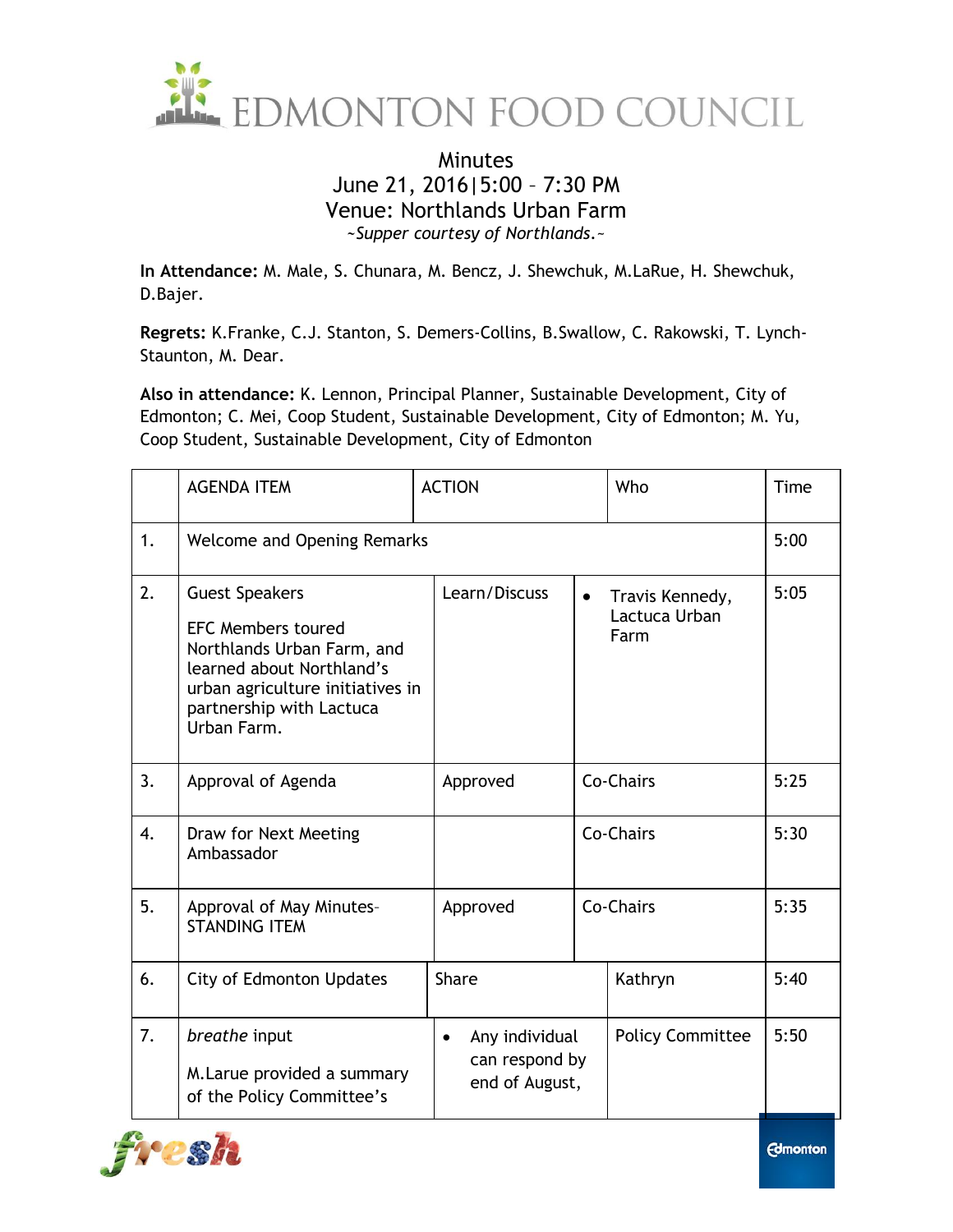|    | involvement into the City of<br>Edmonton's Breathe strategy.                                                                                                                                                                                                                                                                                                                                                          | <b>EFC</b> can respond<br>as an<br>organization by<br>June $30th$ .<br>Internal<br>deadline of June<br>24 to provide<br>comments on<br>breathe input,<br>K.Lennon will<br>finalize<br>comments and<br>submit by June<br>30.<br>M.Male will<br>write a blog<br>post for the EFC<br>webpage.<br>Submit the<br>google<br>document plus<br>M.Male's blog |                      |      |
|----|-----------------------------------------------------------------------------------------------------------------------------------------------------------------------------------------------------------------------------------------------------------------------------------------------------------------------------------------------------------------------------------------------------------------------|------------------------------------------------------------------------------------------------------------------------------------------------------------------------------------------------------------------------------------------------------------------------------------------------------------------------------------------------------|----------------------|------|
| 8. | <b>Climate Change Adaptation</b><br>Strategy/EAC Committee<br>M. Bencz shared a report back<br>from meeting with the<br><b>Environmental Advisory</b><br>Committee to learn about the<br>City of Edmonton's Climate<br>Change Adaptation Strategy.<br>They would like someone to sit<br>on the working group from the<br>Edmonton Food Council.<br>-People's climate action plan<br>June 21 -<br>www.peopleclimate.ca | post.<br>K.Lennon will<br>share the TOR<br>with Edmonton<br>Food Council,<br>and EFC can<br>decide if they<br>want to<br>participate.                                                                                                                                                                                                                | K.Franke,<br>M.Bencz | 6:10 |

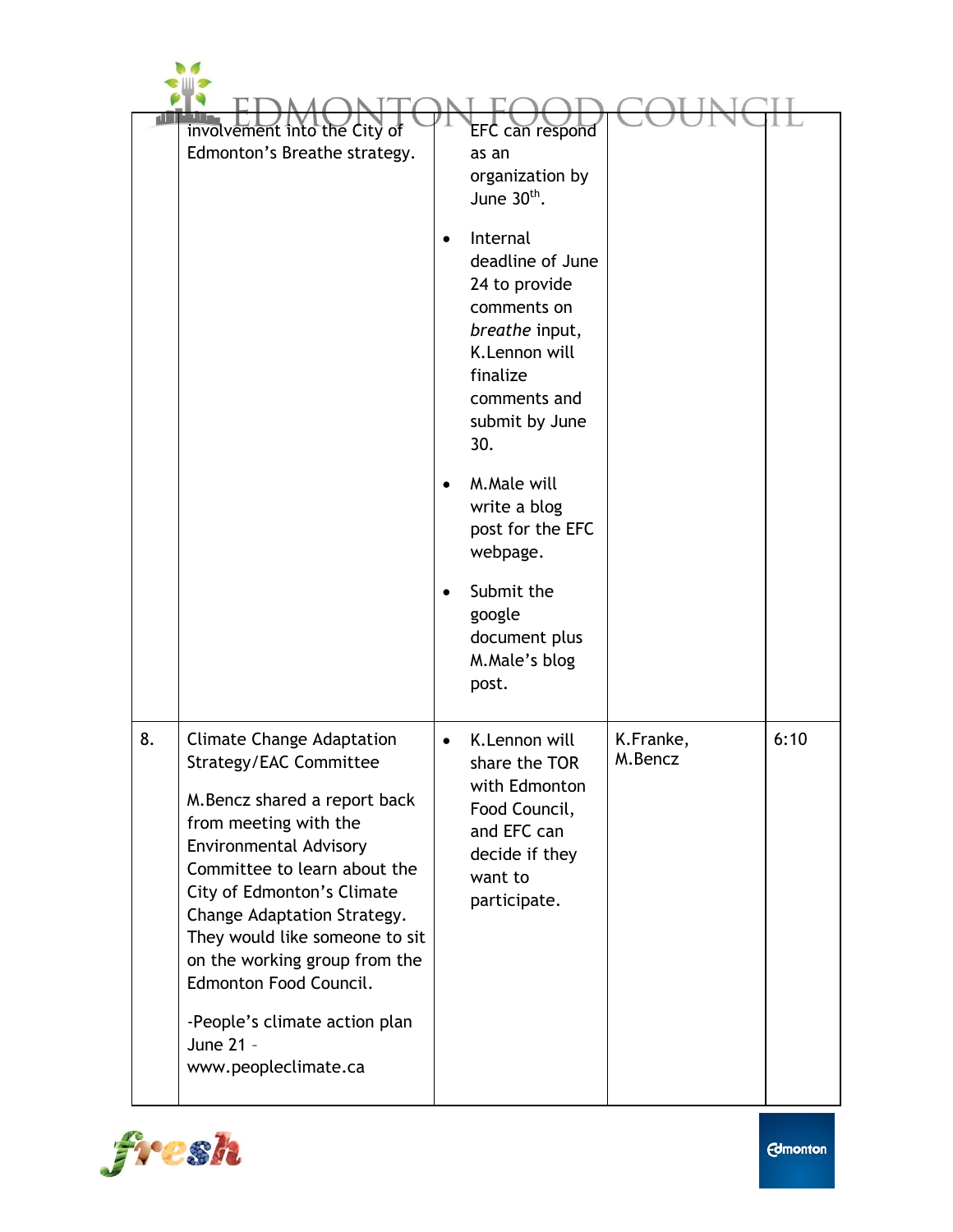| 8. | <b>Committee Updates</b><br>6.1 Communication Committee<br>6.2 Measurement<br>6.3 Events<br>6.4 Policy<br>6.5 Governance | $\bullet$ | <b>Communication</b><br>Committee<br>(M.Male) will<br>write a blog<br>post based on<br>breathe strategy<br>input.<br>Measurement<br>Committee will<br>meet on June 30<br>at 5:00pm |           | 6:20 |
|----|--------------------------------------------------------------------------------------------------------------------------|-----------|------------------------------------------------------------------------------------------------------------------------------------------------------------------------------------|-----------|------|
|    |                                                                                                                          | $\bullet$ | <b>Events</b><br>Committee<br>needs someone<br>to fill in while<br>C.Rakowski is<br>away                                                                                           |           |      |
|    |                                                                                                                          | $\bullet$ | Governance<br><b>Committee will</b><br>meet on June 27<br>at 1:00pm at<br>HSBC, with<br>conference call.                                                                           |           |      |
|    |                                                                                                                          |           | For 2017, begin<br>new member<br>recruitment<br>earlier in the<br>year, e.g. April<br>30, 2017.                                                                                    |           |      |
|    |                                                                                                                          | $\bullet$ | <b>Policy</b><br>Committee will<br>finalize breathe<br>input by June<br>30 <sup>th</sup>                                                                                           |           |      |
| 9. | Work Plan                                                                                                                | $\bullet$ | K.Lennon,<br>D.Bajer,<br>K.Franke will<br>meet to talk                                                                                                                             | Co-Chairs | 7:00 |